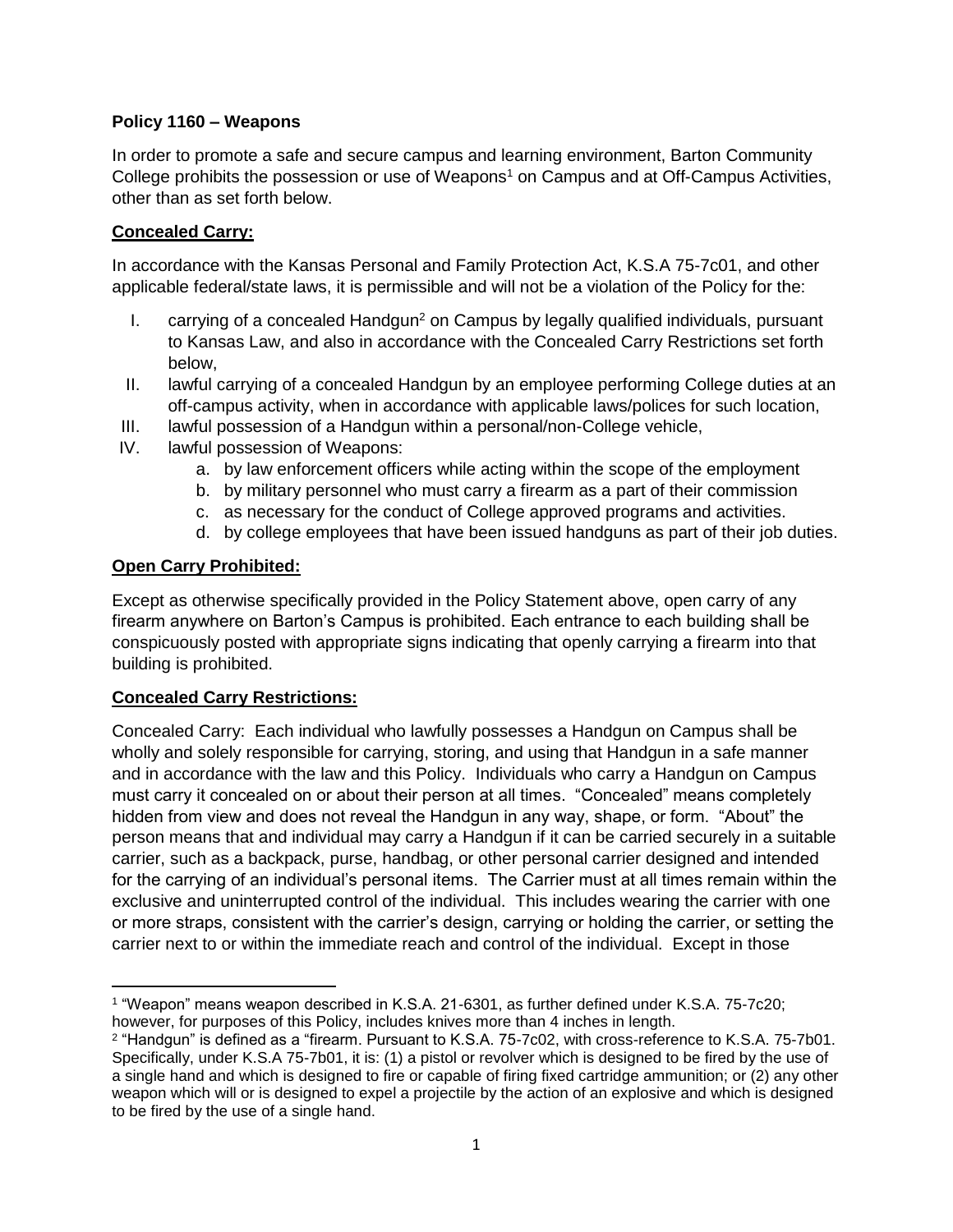instances where necessary for self-defense or transferring to safe storage and except as otherwise provided in this policy, it shall be a violation of this policy to openly display any handgun while on campus.

**Restriction Pursuant to Kansas Law**: Kansas Law states that the only type of firearm that an individual can carry while concealed is a Handgun as defined above. The following restrictions applicable to all firearms specifically apply to the concealed carrying of a Handgun under Kansas law and this Policy, and the violation of any of the following restrictions is a crime under Kansas law and a violation of this Policy:

- An individual in possession of a concealed firearm must
	- $\circ$  be at least 21 years of age [K.S.A. 21-6302(a)(4)]; or
	- o possess a valid provisional license issued pursuant to K.S. A. 75-7c03, and amendments thereto; or
	- $\circ$  possess a valid license or permit to carry a concealed firearm that was issued by another jurisdiction and is recognized in this state pursuant to K.S.A 75-7c03.
- A firearm cannot be carried by an individual:
	- $\circ$  under the influence of alcohol or drugs to a degree as to render the individual unable to safely operate the firearm (K.S.A. 21-6332),
	- $\circ$  who is addicted to and an unlawful user of a controlled substance [K.S.A. 21-6301 (a)(10)],
	- $\circ$  who is or has been a mentally ill person subject to involuntary commitment [K.S.A. 21-6301 (a)(13)],
	- $\circ$  with an alcohol or substance abuse problem subject to involuntary commitment [K.S.A. 21-6301 (a)(13)],
	- o who had been convicted of a felony crime (K.S.A. 21-6304);
- An automatic firearm cannot be carried [K.S.A. 21-6301 (a)(5)];
- A cartridge which can be fired by a Handgun and which has a plastic-coated bullet with a core of less than 60% lead by weight is illegal [K.S.A. 21-6301 (a)(6)];
- Suppressors and silencers cannot be used with a firearm [K.S.A. 21-6301 (a)(4)]; and
- Criminal discharge of a firearm is reckless and unauthorized discharge of any firearm at any person, or at a dwelling, or at a structure or vehicle, except in self-defense [K.S.A. 21-6308, 6308a];

**Location Restrictions:** Certain Campus buildings and/or Public Areas<sup>3</sup> within the Campus may be permanently or temporarily designated to prohibit concealed Handguns with the installation or use of Adequate Security Measures. Appropriate notification will be given and posted in the event that an area of the campus has been designated to permanently or temporarily prohibit concealed Handguns.

Facilities which are leased/occupied by Barton fall under this policy unless the facility owner has lawfully excluded or permit Handguns from their facility. Facilities such as Federal military installations, correctional facilities, etc. may have policies and procedures exclusive to those facilities. Individuals are expected to comply with the policies imposed by the location. The possession/transportation of a handgun in college owned vehicles is prohibited (with exception to Concealed Carry section IV).

 $\overline{\phantom{a}}$ 3 "Public Areas" is defined at K.S.A. 75-7c20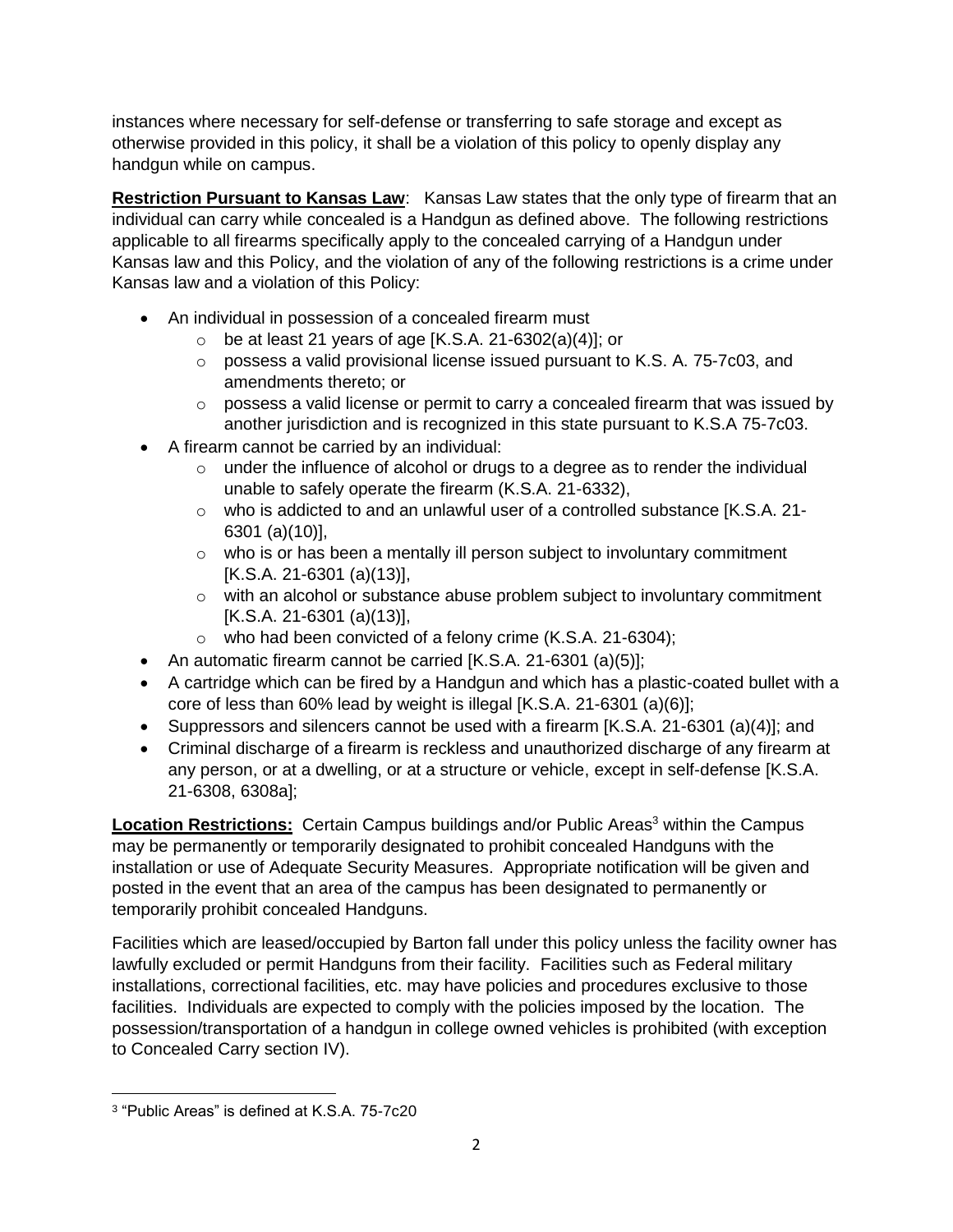**Safety Requirements:** To reduce the risk of accidental discharge on Campus, when carrying a concealed Handgun on Campus (whether on the person or in a carrier), the concealed Handgun is to be secured in a holster that completely covers the trigger and the entire trigger guard area and that secures an external hammer in an un-cocked position through the use of a strap or by other means. The holster is to have sufficient tension or grip on the handgun to retain it in the holster even when subjected to unexpected jostling. Handguns with an external safety are to be carried with the safety in the "on" position. Semiautomatic handguns are to be carried without a chambered round of ammunition and revolvers with a hammer resting on an empty cylinder.

**Storage:** Handgun storage is not provided by Barton Community College. Handguns that are not in the individual's exclusive and uninterrupted control may store a Handgun in:

- The individual's vehicle when the vehicle is locked and the Handgun is secured in a location within the vehicle that is not visible from outside the vehicle.
- A dorm room or office in a secure, locked, storage device that conceals the gun from view. Such storage devices shall be provided by the individual who possesses the handgun and must meet minimum industry standards for safe-keeping of handguns. These storage devices must be secured to a fixed object in the room with a cable locking device.

Specifically, it is prohibited for any individual to store a Handgun:

- in a vehicle that is unlocked or when the Handgun is visible from outside the vehicle,
- in a college owned vehicle,
- in an individual's assigned office or dorm room when not locked in a secured storage device (meeting minimum industry standards for safe-keeping of handguns),
- in a classroom or any other campus facility,
- in an unattended backpack/carrier,
- in any type of locker, desk, closet, etc. not intended for handgun storage or,
- in any other location and under any circumstances except as specifically permitted by this policy and by state and federal law.

## **Training:**

Individuals are encouraged to obtain training in the proper handling of concealed Handguns. Concealed carry classes are available locally. The lawful carrying of a concealed Handgun has its own risks.

## **Violation of Policy:**

Any person violating this policy may be subject to appropriate disciplinary action, including but not limited to suspension, termination, expulsion, immediate removal from the campus, and/or campus housing, and/or arrest. This includes the accidental or unintended discharge of a firearm in violation of K.S.A. 21-6308.

# **Notice:**

*Any report of Weapons being openly displayed on Barton's campus will be responded to by the Campus Safety Department and the Barton County Sheriff's office. The lawful carrying of a concealed Handgun should not create concerns on campus; however, anything other than the*